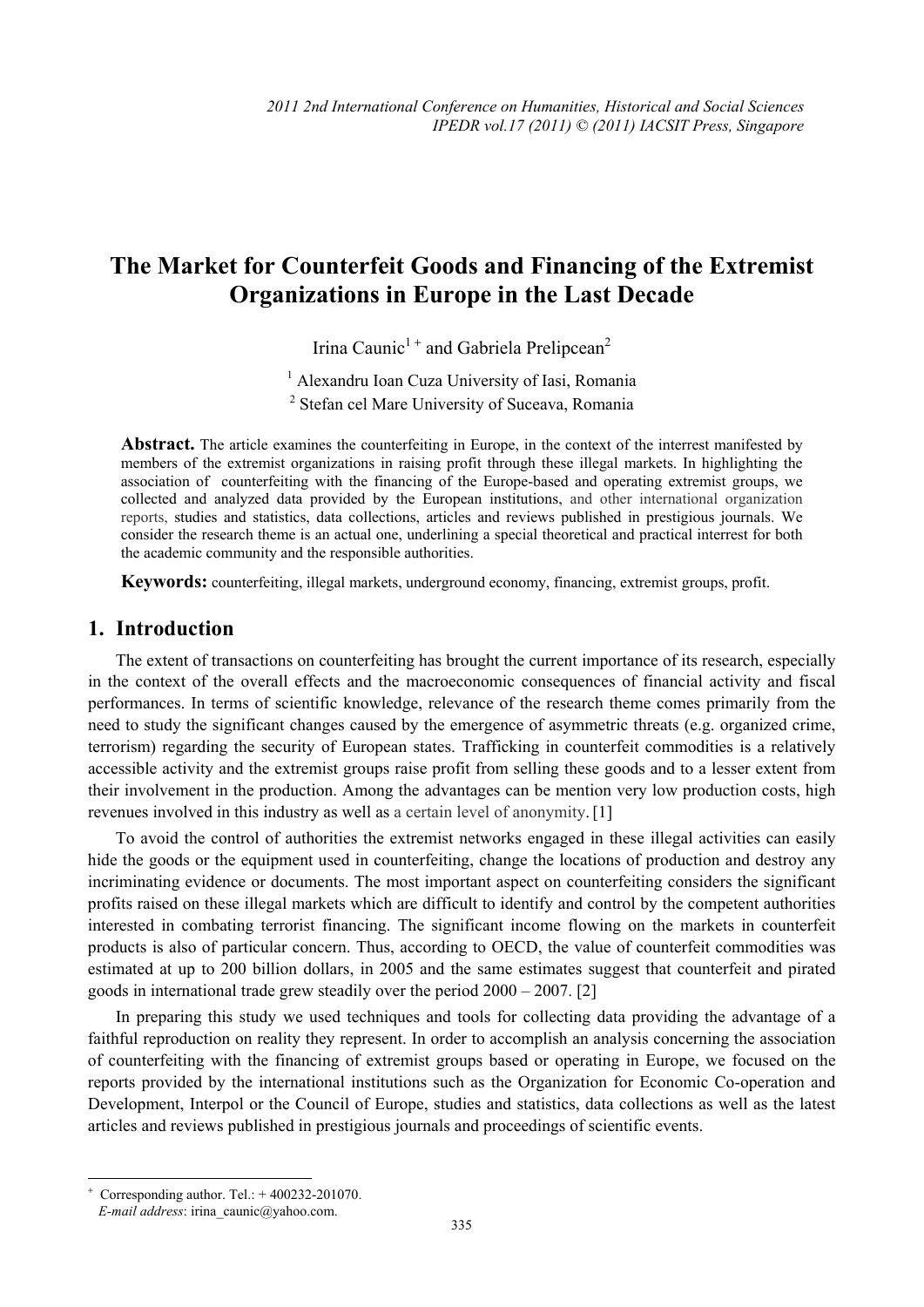Research directions discussed in the methodological approach were subject of data analysis by using various techniques, instruments and qualitative methods with the purpose of realizing a synthesis of ideas and the interpretation of data collected.

For conducting this study we also used statistical analysis to highlight certain trends, influences and interdependencies in this important and current area. Scientific results were the subject of debates involving experts we cooperate at national and international level.

#### **2. Financing Europe-based extremist groups through counterfeiting**

According to experts[3], selling the counterfeit products is more profitable than drug trafficking. Thus, the cost for producing a computer game is 0.20 EUR and it is sold for 45 EUR, while a gram of cannabis costs 1.52 EUR and it is sold for only 12 EUR. There are also benefits in terms of risks involved for carrying out such illegal activities. In France, for example, sale of counterfeit goods is punishable by two years imprisonment or a fine of 150,000 EUR compared with drug trafficking which is punished with imprisonment for 10 years or a fine of 7.5 million EUR.

Literature and media provided several examples in analyzing the advantages of the software piracy as one of the important illicit activities providing significant revenues. Thus, the drug trafficker who pays about \$ 47,000 for a kilogram of cocaine, selling it with approx. \$ 94,000 raises a 100% profit. Meanwhile, with the same amount of \$ 47,000 and low risks, an entrepreneur can buy approx. 1500 pirated CDs with the Office program and the profit raised from selling them is significantly higher, about 900% when compare with the drug trafficker profit. [4] Benefits from counterfeiting are also highlighted by the Danish customs authorities, who claim that these illegal activities are more lucrative than drug trafficking being at the same time, less risky. They appreciated that a single load with counterfeit cigarettes imported in Europe is generating a profit of approx. 475.000 EUR.[5]

When compared to other illegal activities, piracy of DVDs also allows both the extremist groups and the organized crime networks raising high profits with relatively low risks in terms of sanctioning such offences. In this respect, the income raised from selling the DVDs on the British black market in 2004, ranged between 400 and 500 million pounds and the literature stressed an increasing trend. [6] Given these circumstances we appreciate that the profit - risk balance is very attractive not only for the organized crime groups and especially for the extremist organizations who do not have sophisticated means for fundraising.

During a meeting hosted by the Interpol, which was attended by the officials of the authorities responsible for combating terrorism in several countries and representatives of the prestigious institutions in various fields, such as the Pharmaceutical Security Institute and the Anti-Counterfeiting Group, they made a retrospective on what it is currently known about the association between extremist groups and the counterfeiting. On this occasion, they concluded that piracy and counterfeiting are lucrative activities the organizations Al-Qaeda, Hamas, Hezbollah or the Irish Republican Army rely on to finance their operations. [7]

In this respect, the Interpol claims that counterfeiting has become one of the illegal activities that the extremist groups prefer for ensuring the financial support. According to experts, Al-Qaeda, Hezbollah, Chechen separatists, ethnic Albanian and Northern Ireland paramilitary groups have made substantial profits from the production or sale of the counterfeit goods, including CDs, DVDs, clothing, software or cigarettes.[8] Since July 2003, The General Secretary of Interpol, Ronald K. Noble warned the responsible agencies in combating terrorism on an increaseing trend concerning the extremist groups financing through the counterfeiting activities. The official argues that the authorities have to improve the existing measures and as well as become more active in counterring terrorism and in particular in diminishing the extremist groups interest in raising founds through the production or sale of the counterfeit commodities. [9]

Based on the existing data, a study of Carratu International has warned the British consumers purchasing counterfeit goods on Internet sites that they may indirectly contribute to financing the extremist organizations Al-Qaeda , ETA, Hezbollah and the IRA. [10] The link between the extremist groups founding and the counterfeiting is highlighted in the literature under the following circumstances: [11]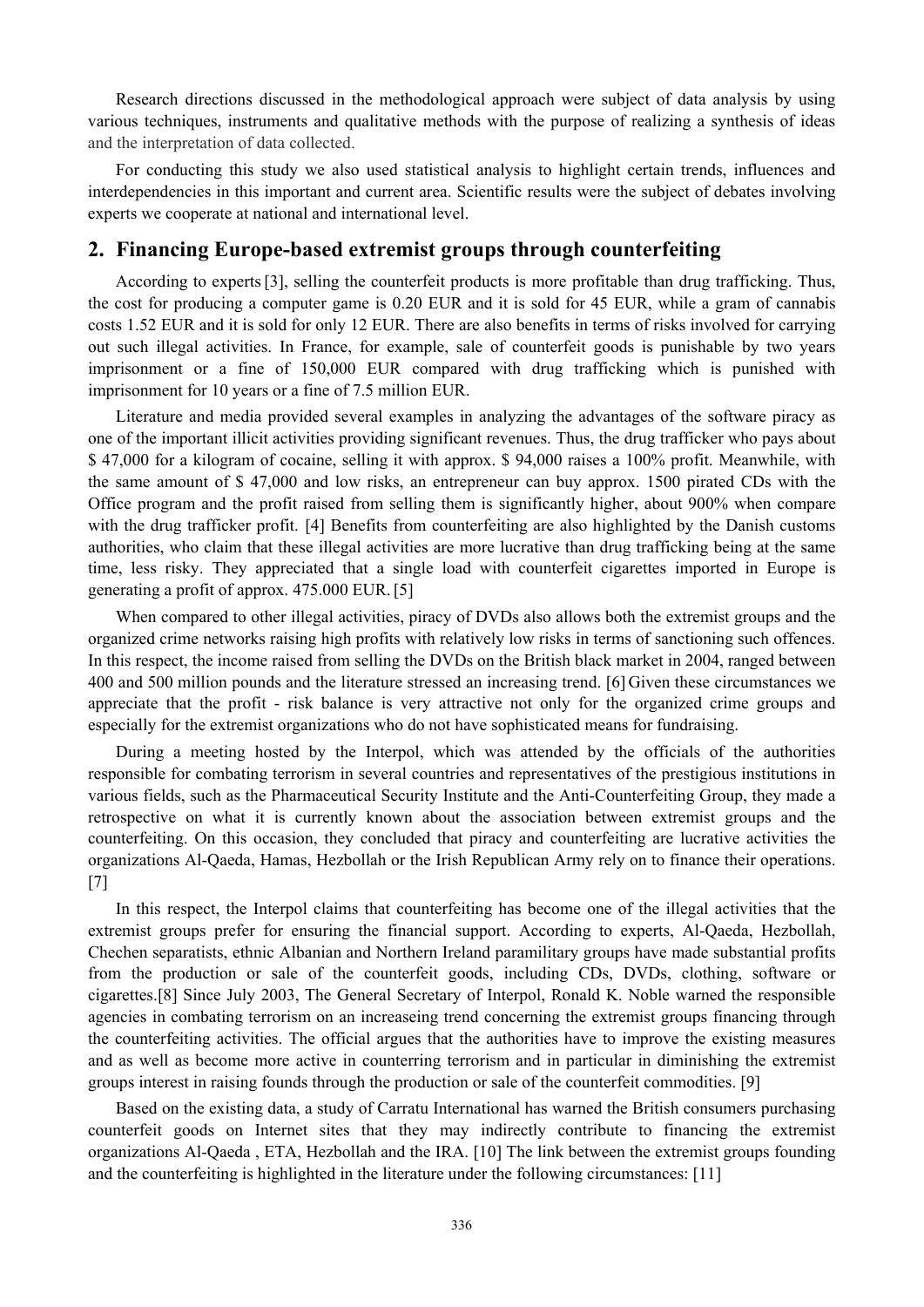- either as a direct involvement where the extremist groups based or operating in Europe are engaged in manufacturing, distribution or sale of the counterfeit goods, raising a significant percentage from carrying out such illegal transactions. This is the case of paramilitary groups in Northern Ireland, which monitor or even invest in the production of the counterfeit goods or charge fees for selling these commodities on certain markets they control. Thus, the profit is raised by engaging in various stages of the infringement.
- either as an indirect involvement, when the funds raised by the extremist organizations come from the sympathizers engaged in such illegal activities, as it is the case of Hezbollah group. [12] The Lebanese Shiite movement is engaged mainly in distribution and sale of the counterfeit goods and to a lesser extent in the production area.

### **2.1. Hezbollah**

Funds generated from the counterfeiting activities are raised by the Hezbollah members using different methods:[13]

- the production of counterfeit commodities to finance their own operations. With this regard, the literature highlighted the case of a person detained in February 2002, accused of selling pirated CDs and using the proceeds to finance the extremist Lebanese group. On this occasion, several CDs containing images and also short films with terrorist attacks and interviews with suicide bombers were used for propaganda having as main purpose raising funds.
- the sale of counterfeit products manufactured in Europe on a free trade zone in North America with the involvement of the organized crime networks and the sympathizers of Hezbollah. Subsequently, the commodities are illegally sold in a third country to avoid import duties, while a certain percentage of the proceeds returns to Lebanese extremist group.

### **2.2. Irish paramilitary groups**

Since the 90s, the authorities in Northern Ireland have confiscated thousands of counterfeit audio and video cassettes, the paramilitary groups raising a considerable profit. The pharmaceutical market offers similar opportunities generating high incomes from the sale of counterfeit drugs. According to a Report of Global Options [14] the Irish Republican Army has fraudulently produced a medicine called Ivomec in order to raise funds for purchasing arms. The laboratory used to manufacture fake Ivomec was in Florida while the false labels were printed on a farm in Northern Ireland.[15] Trafficking in counterfeit cigarettes in Belfast played an important role among the extremist groups funding sources. However, when consider the underground nature of these activities, profit raised by the extremist entities can not be assessed accurately. [16]

In 2002, the authorities in Northern Ireland have seized counterfeit commodities estimated at 11 million dollars and according to data provided, the paramilitary groups were involved in the region by controlling the illegal markets where the commodities were sold. Authorities in Northern Ireland argue that the paramilitary groups charge organized crime networks a 80% from the counterfeiting activities. In this respect, the commodities most frequently seized were the DVDs. [17] Irish paramilitary groups made significant profits from the illegal activities carry on the European underground markets, such as the cigarettes, alcohol and the fuel smuggling or drug trafficking.[18]

Among other illegal activities, the Provisional IRA raises a significant income from the counterfeiting of different commodities (e.g. CDs, DVDs, MP 3, clothes or perfumes). The experts estimate that only video piracy provides the paramilitary group a profit of over 1.5 million dollars annually.[19,20]

| <b>Irish paramilitary</b> | Capacity of financing (per year) |  |
|---------------------------|----------------------------------|--|
| groups                    |                                  |  |
| <b>Provisional IRA</b>    | £5 $-8$ million                  |  |
| (PIRA)                    |                                  |  |
| <b>Real IRA (RIRA)</b>    | £5 million                       |  |
| UDA                       | £500,000 $-1$ million            |  |

Table 1 - Irish paramilitary groups and the capacity of financing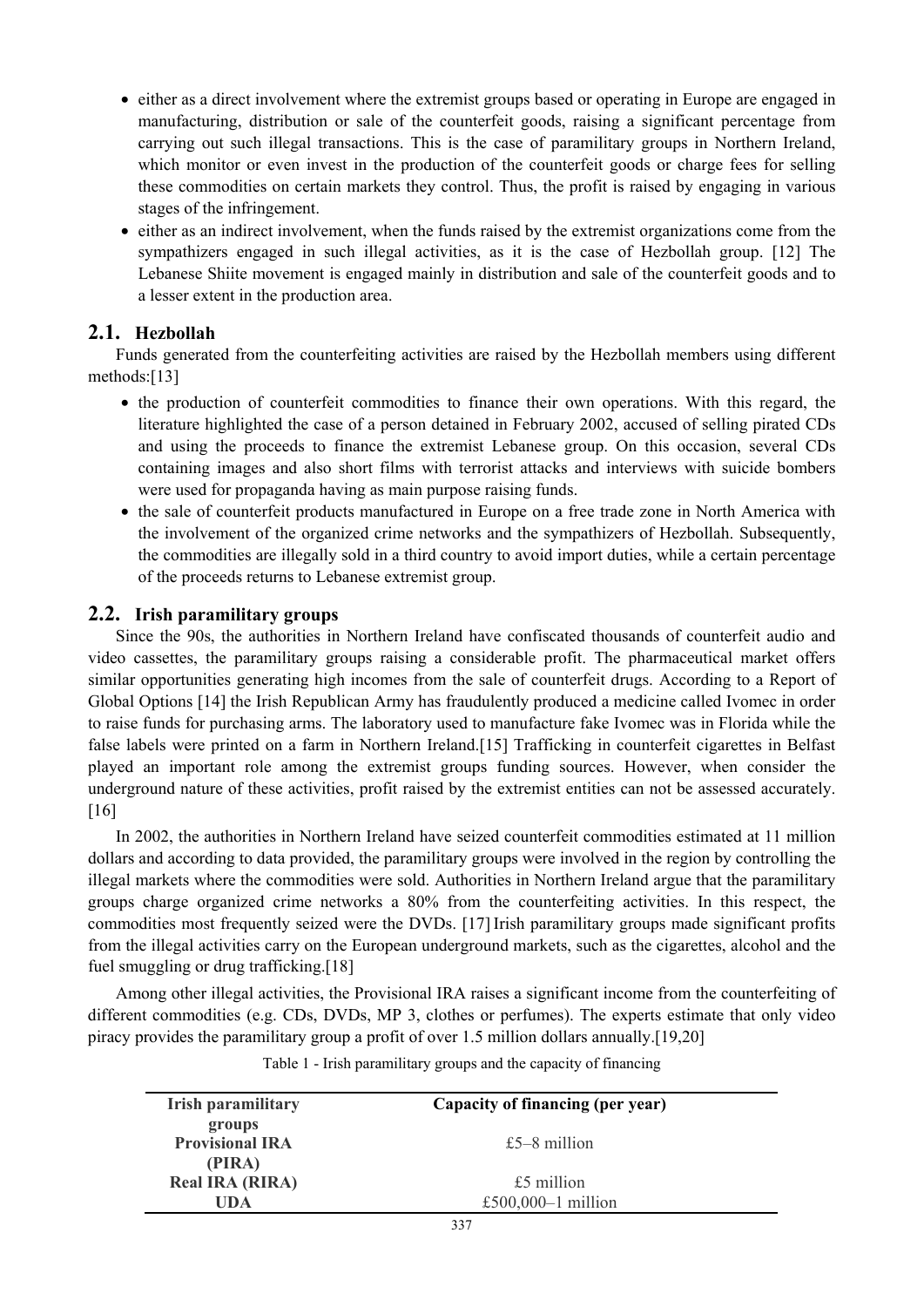| HVF  | £1.5 million |
|------|--------------|
| LVF  | £2 million   |
| 'NLA | £500,000     |

Source: Police Service of Northern Ireland estimates, 2003, Table adapted from Gregory F. Treverton et al., Film Piracy, *Organized Crime and Terrorism.* 

#### **2.3. Al-Qaeda**

Investigation of a case concerning a cargo of counterfeit commodities coming from Dubai, with destination Copenhagen revealed an indirect involvement of Al-Qaeda cells in the sale of those goods for raising a profit. According to this case, Danish customs authorities seized a container with fake shampoos, creams and perfumes whose sender was a member of the Al Qaeda terrorist group. The investigation gathered at that time, authorities from Denmark, Great Britain as well as the USA.[21]

## **3. Conclusion**

The international articles and studies on the underground economy offers no substantial evidence in establishing the characteristics and dimensions of the counterfeiting, while in Romania, as an European Union member state, the literature is virtually nonexistent. In this respect, we consider the authorities and the research institutes should deeply involve in identifying the general coordinates that govern the activities carried on these illegal markets, analyzing the dynamics of counterfeiting in Europe and worldwide, the mechanisms and the volume of financial flows, as well as stressing the association of these markets with the financing of the Europe-based and operating extremist groups.

Counterfeiting lead to economic and social disruption, unless it will be addressed and the necessary countermeasures will be included in the decision-making of the EU member states. Sale, distribution and production of the counterfeit goods deprives the legitimate economies of the significant revenues generated from taxes and duties leading at the same time to lower investments, job losses and economic decline. Another worrying trends are the prevalence of dangerous commodities of dubious quality with negative repercussions on public health as well as association of the extremist groups with the counterfeiting activities in Europe.

In recent years, the experts claimed that interactions between extremist groups and the organized crime networks are increasing. If true, expanded links between criminal and extremist groups could increase states vulnerability affecting the global economy and undermining international commerce and rule of law. [22] Concerning counterfeiting, we appreciate that as long as the risks involved are low and the profits are high, this illegal activity will remain for many people a rational choice.

# **4. Acknowledgements**

This article was written within the framework of the research projects entitled *"Integrated Management Systems for economic-financial security of the critical infrastructure and of personnel against any kind of terrorism - SMEFIP***,** funded by the National Plan for Research, Development and Innovation, Program 4 - Partnerships in priority areas and the project *Dynamics of the Illegal Markets in European Union*, funded by the National Council of Research, for which the authors are grateful.

# **5. References**

- [1] R.K. Noble. The links between intellectual property crime and terrorist financing, Public Testimony before the United States House Committee on International Relations. July 2003, http://www.iccwbo.org/uploadedFiles/BASCAP/Pages/links.pdf. (30 June 2010).
- [2] Organisation for Economic Co-operation and Development (OECD). The Economic Impact of Counterfeiting and Piracy. Paris: OECD. 2008, www.oecd.org/sti/counterfeiting (3 May 2011).
- [3] Union des Fabricants pour la Protection Internationale de la Propriete Industrielle et Artistique. Counterfeiting & Organised Crime Report. 2nd edn. Paris: Union des Fabricants. 2004, p. 9. http://www.interpol.int/Public/FinancialCrime/IntellectualProperty/Publications/UDF.pdf (16 January 2011).
- [4] J. L. Schenker. Busting Software Pirates. *Time*. November 18, 2002: 54.